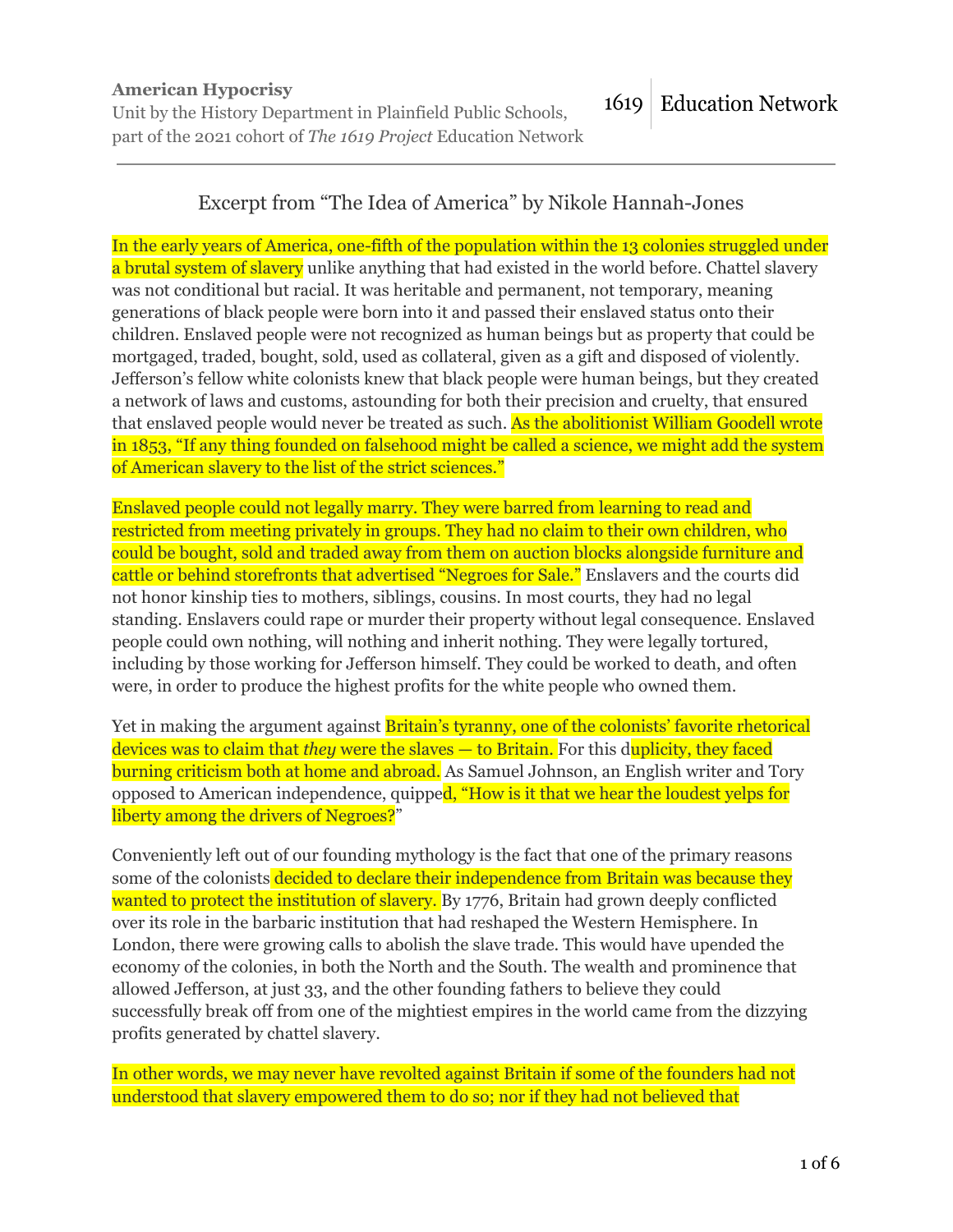### **American Hypocrisy**

Unit by the History Department in Plainfield Public Schools, part of the 2021 cohort of *The 1619 Project* Education Network

independence was required in order to ensure that slavery would continue. It is not incidental that 10 of this nation's first 12 presidents were enslavers, and some might argue that this nation was founded not as a democracy but as a slavocracy. Jefferson and the other founders were keenly aware of this hypocrisy. And so in Jefferson's original draft of the Declaration of Independence, he tried to argue that it wasn't the colonists' fault. Instead, he blamed the king of England for forcing the institution of slavery on the unwilling colonists and called the trafficking in human beings a crime. Yet neither Jefferson nor most of the founders intended to abolish slavery, and in the end, they struck the passage.

There is no mention of slavery in the final Declaration of Independence. Similarly, 11 years later, when it came time to draft the Constitution, the framers carefully constructed a document that preserved and protected slavery without ever using the word. In the texts in which they were making the case for freedom to the world, they did not want to explicitly enshrine their hypocrisy, so they sought to hide it. The Constitution contains 84 clauses. Six deal directly with the enslaved and their enslavement, as the historian David Waldstreicher has written, and five more hold implications for slavery. The Constitution protected the "property" of those who enslaved black people, prohibited the federal government from intervening to end the importation of enslaved Africans for a term of 20 years, allowed Congress to mobilize the militia to put down insurrections by the enslaved and forced states that had outlawed slavery to turn over enslaved people who had run away seeking refuge. Like many others, the writer and abolitionist Samuel Bryan called out the deceit, saying of the Constitution, "The words are dark and ambiguous; such as no plain man of common sense would have used, [and] are evidently chosen to conceal from Europe, that in this enlightened country, the practice of slavery has its advocates among men in the highest stations."

With independence, the founding fathers could no longer blame slavery on Britain. The sin became this nation's own, and so, too, the need to cleanse it. The shameful paradox of continuing chattel slavery in a nation founded on individual freedom, scholars today assert, led to a hardening of the racial caste system. This ideology, reinforced not just by laws but by racist science and literature, maintained that black people were subhuman, a belief that allowed white Americans to live with their betrayal. By the early 1800s, according to the legal historians Leland B. Ware, Robert J. Cottrol and Raymond T. Diamond, white Americans, whether they engaged in slavery or not, "had a considerable psychological as well as economic investment in the doctrine of black inferiority." While liberty was the inalienable right of the people who would be considered white, enslavement and subjugation became the natural station of people who had any discernible drop of "black" blood.

The Supreme Court enshrined this thinking in the law in its 1857 Dred Scott decision, ruling that black people, whether enslaved or free, came from a "slave" race. This made them inferior to white people and, therefore, incompatible with American democracy. Democracy was for citizens, and the "Negro race," the court ruled, was "a separate class of persons," which the founders had "not regarded as a portion of the people or citizens of the Government" and had "no rights which a white man was bound to respect." This belief, that black people were not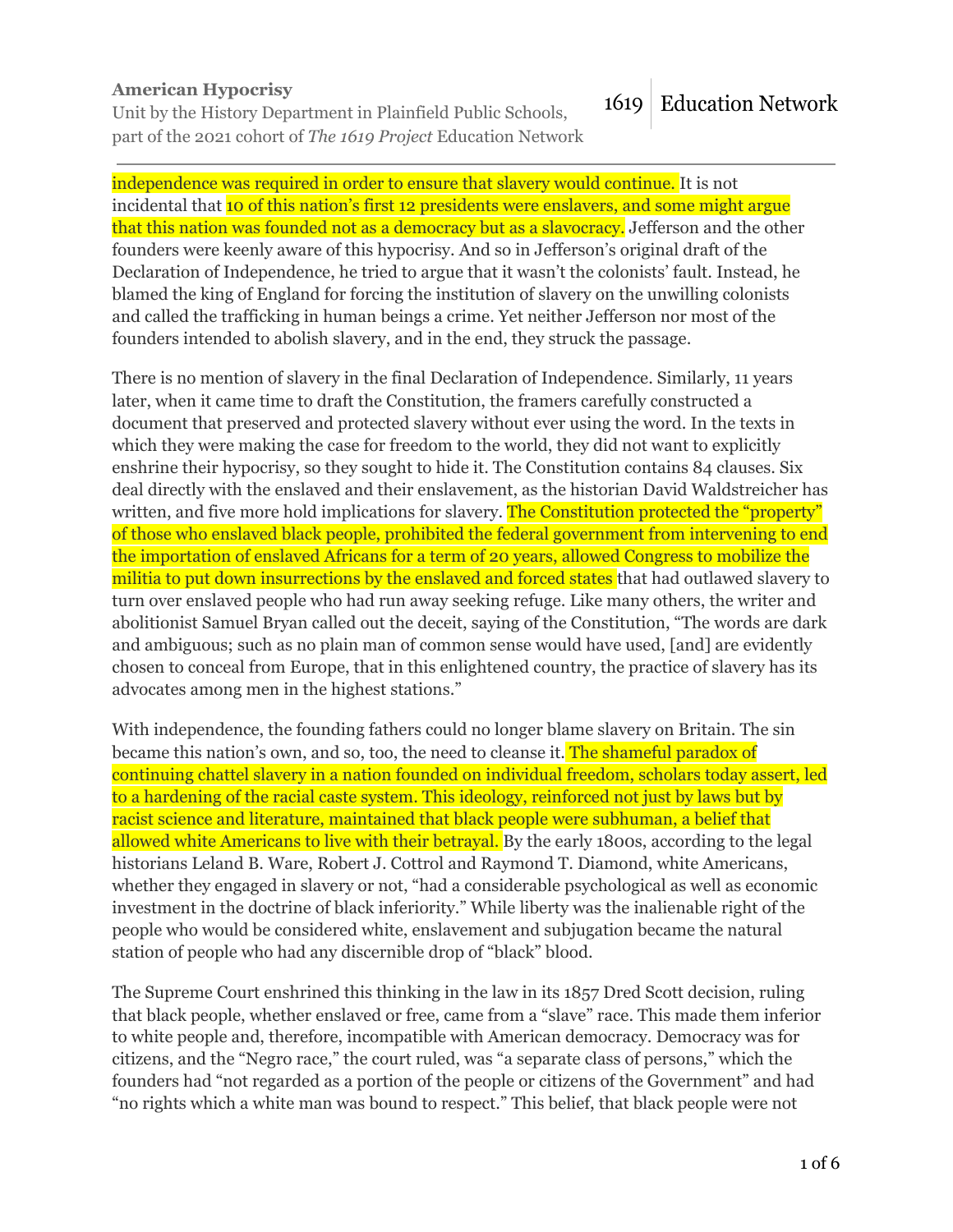merely enslaved but were a slave race, became the root of the endemic racism that we still cannot purge from this nation to this day. If black people could not ever be citizens, if they were a caste apart from all other humans, then they did not require the rights bestowed by the Constitution, and the "we" in the "We the People" was not a lie.

**On Aug. 14, 1862,** a mere five years after the nation's highest courts declared that no black person could be an American citizen, President Abraham Lincoln called a group of five esteemed free black men to the White House for a meeting. It was one of the few times that black people had ever been invited to the White House as guests. The Civil War had been raging for more than a year, and black abolitionists, who had been increasingly pressuring Lincoln to end slavery, must have felt a sense of great anticipation and pride.

For this fleeting moment known as Reconstruction, the majority in Congress seemed to embrace the idea that out of the ashes of the Civil War, we could create the multiracial democracy that black Americans envisioned even if our founding fathers did not.

But it would not last.

Anti-black racism runs in the very DNA of this country, as does the belief, so well articulated by Lincoln, that black people are the obstacle to national unity. The many gains of Reconstruction were met with fierce white resistance throughout the South, including unthinkable violence against the formerly enslaved, wide-scale voter suppression, electoral fraud and even, in some extreme cases, the overthrow of democratically elected biracial governments. Faced with this unrest, the federal government decided that black people were the cause of the problem and that for unity's sake, it would leave the white South to its own devices. In 1877, President Rutherford B. Hayes, in order to secure a compromise with Southern Democrats that would grant him the presidency in a contested election, agreed to pull federal troops from the South. With the troops gone, white Southerners quickly went about eradicating the gains of Reconstruction. The systemic white suppression of black life was so severe that this period between the 1880s and the 1920 and '30s became know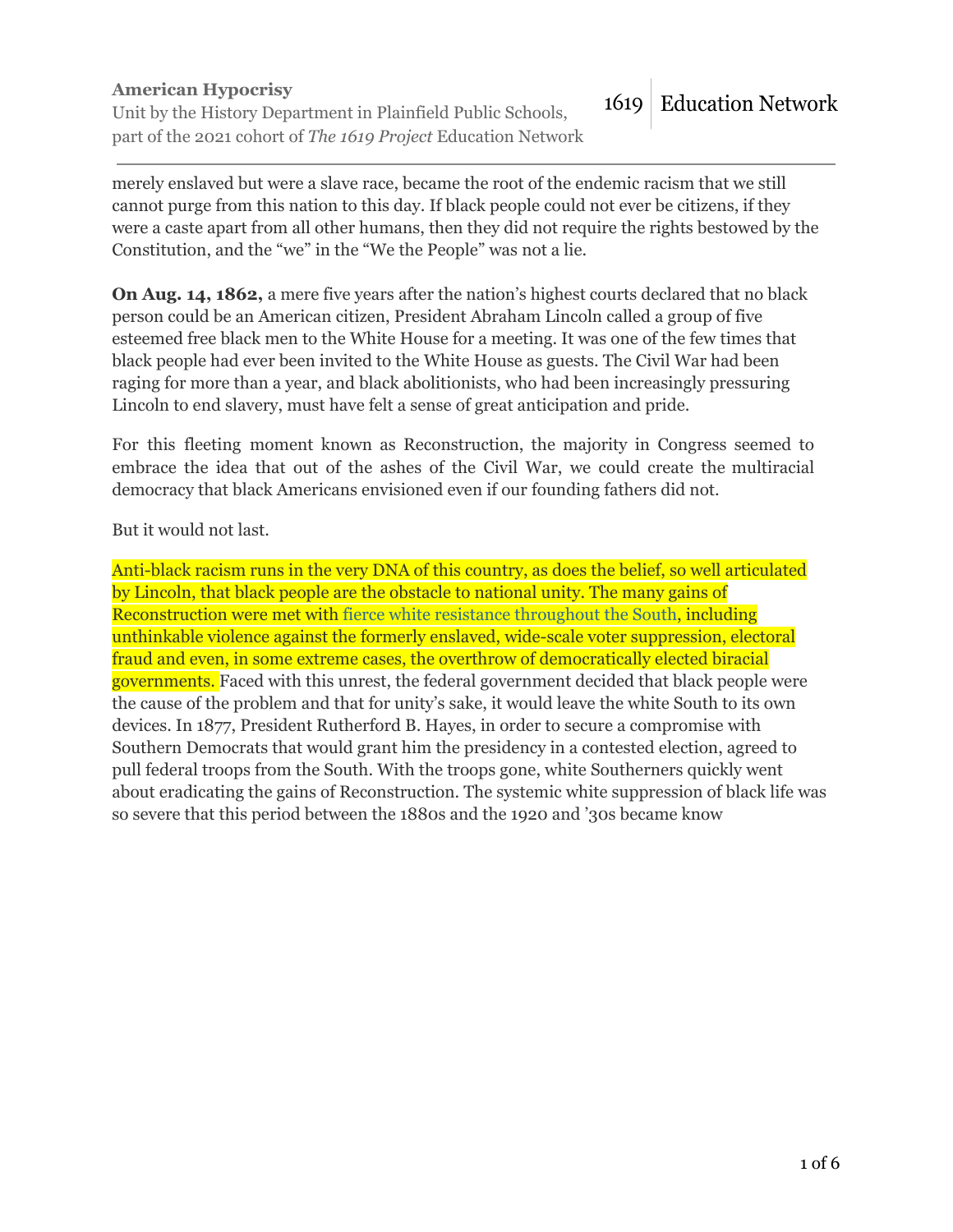### **American Hypocrisy**

Unit by the History Department in Plainfield Public Schools, part of the 2021 cohort of *The 1619 Project* Education Network

#### **Education Network** 1619



Caption: A postcard showing the scene at the murder of Allen Brooks, an African-American laborer who was accused of attempted rape. He was dragged through the streets around the Dallas County Courthouse and lynched on March 3, 1910. Postcards of lynchings were not uncommon in the early 20th century. From the DeGolyer Library, Southern Methodist University, Dallas

**Georgia pines flew** past the windows of the Greyhound bus carrying Isaac Woodard home to Winnsboro, S.C. After serving four years in the Army in World War II, where Woodard had earned a battle star, he was given an honorable discharge earlier that day at Camp Gordon and was headed home to meet his wife. When the bus stopped at a small drugstore an hour outside Atlanta, Woodard got into a brief argument with the white driver after asking if he could use the restroom. About half an hour later, the driver stopped again and told Woodard to get off the bus. Crisp in his uniform, Woodard stepped from the stairs and saw the police waiting for him. Before he could speak, one of the officers struck him in his head with a billy club, beating him so badly that he fell unconscious. The blows to Woodard's head were so severe that when he woke in a jail cell the next day, he could not see. The beating occurred just 4½ hours after his military discharge. At 26, Woodard would never see again.

There was nothing unusual about Woodard's horrific maiming. It was part of a wave of systemic violence deployed against black Americans after Reconstruction, in both the North and the South. As the egalitarian spirit of post-Civil War America evaporated under the desire for national reunification, black Americans, simply by existing, served as a problematic reminder of this nation's failings. White America dealt with this inconvenience by constructing a savagely enforced system of racial apartheid that excluded black people almost entirely from mainstream American life — a system so grotesque that Nazi Germany would later take inspiration from it for its own racist policies.

For the most part, black Americans fought back alone. Yet we never fought only for ourselves. The bloody freedom struggles of the civil rights movement laid the foundation for every other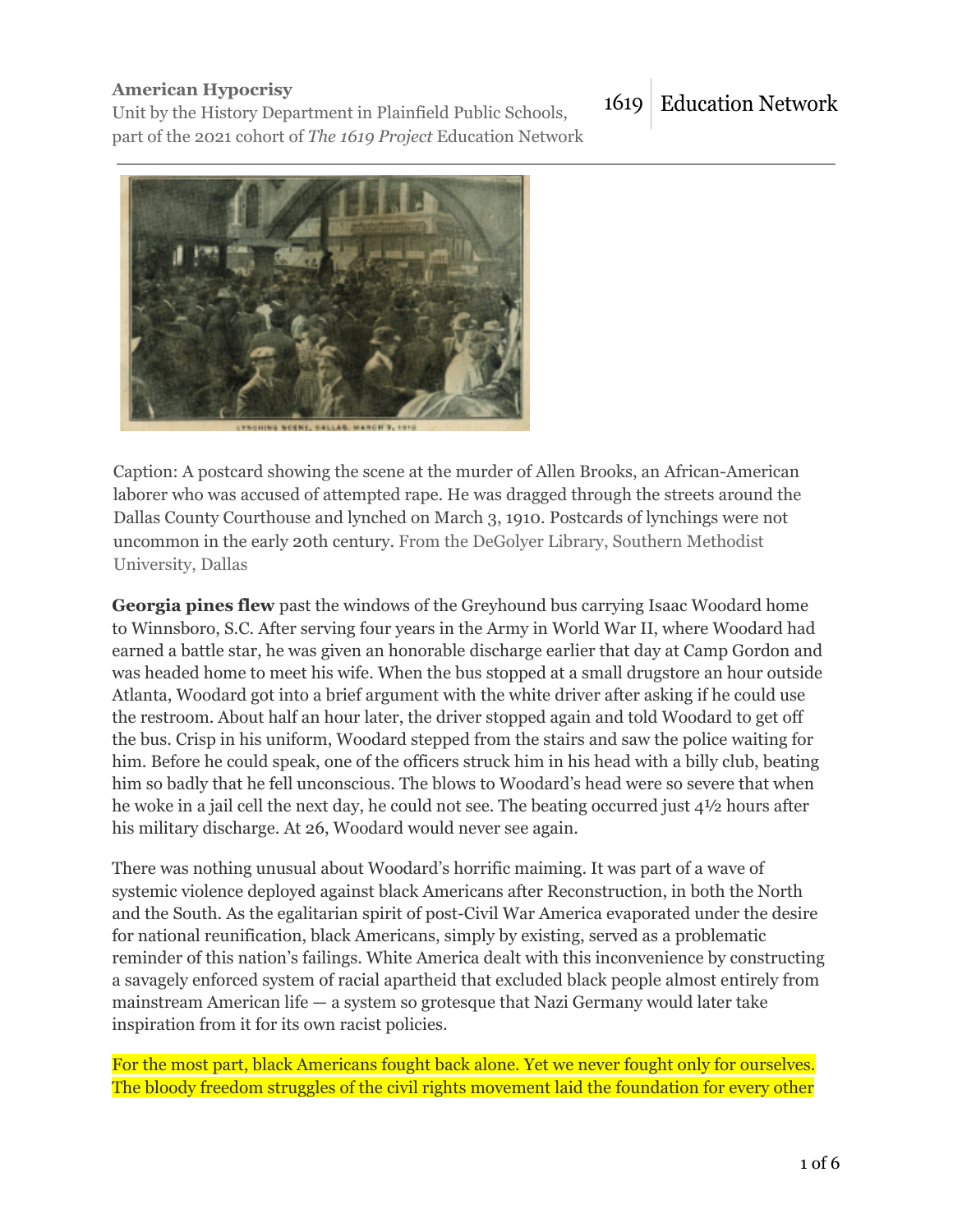### **American Hypocrisy**

Unit by the History Department in Plainfield Public Schools, part of the 2021 cohort of *The 1619 Project* Education Network

modern rights struggle. This nation's white founders set up a decidedly undemocratic Constitution that excluded women, Native Americans and black people, and did not provide the vote or equality for most Americans. But the laws born out of black resistance guarantee the franchise for all and ban discrimination based not just on race but on gender, nationality, religion and ability. It was the civil rights movement that led to the passage of the Immigration and Nationality Act of 1965, which upended the racist immigration quota system intended to keep this country white. Because of black Americans, black and brown immigrants from across the globe are able to come to the United States and live in a country in which legal discrimination is no longer allowed. It is a truly American irony that some Asian-Americans, among the groups able to immigrate to the United States because of the black civil rights struggle, are now suing universities to end programs designed to help the descendants of the enslaved.

ALT Text: Black and white photo depicting the crowd filling the entirety of the Nation Mall at the March on Washington for civil rights



Caption: The March on Washington for civil rights, 1963. Associated Press

No one cherishes freedom more than those who have not had it. And to this day, black Americans, more than any other group, embrace the democratic ideals of a common good. We are the most likely to support programs like universal health care and a higher minimum